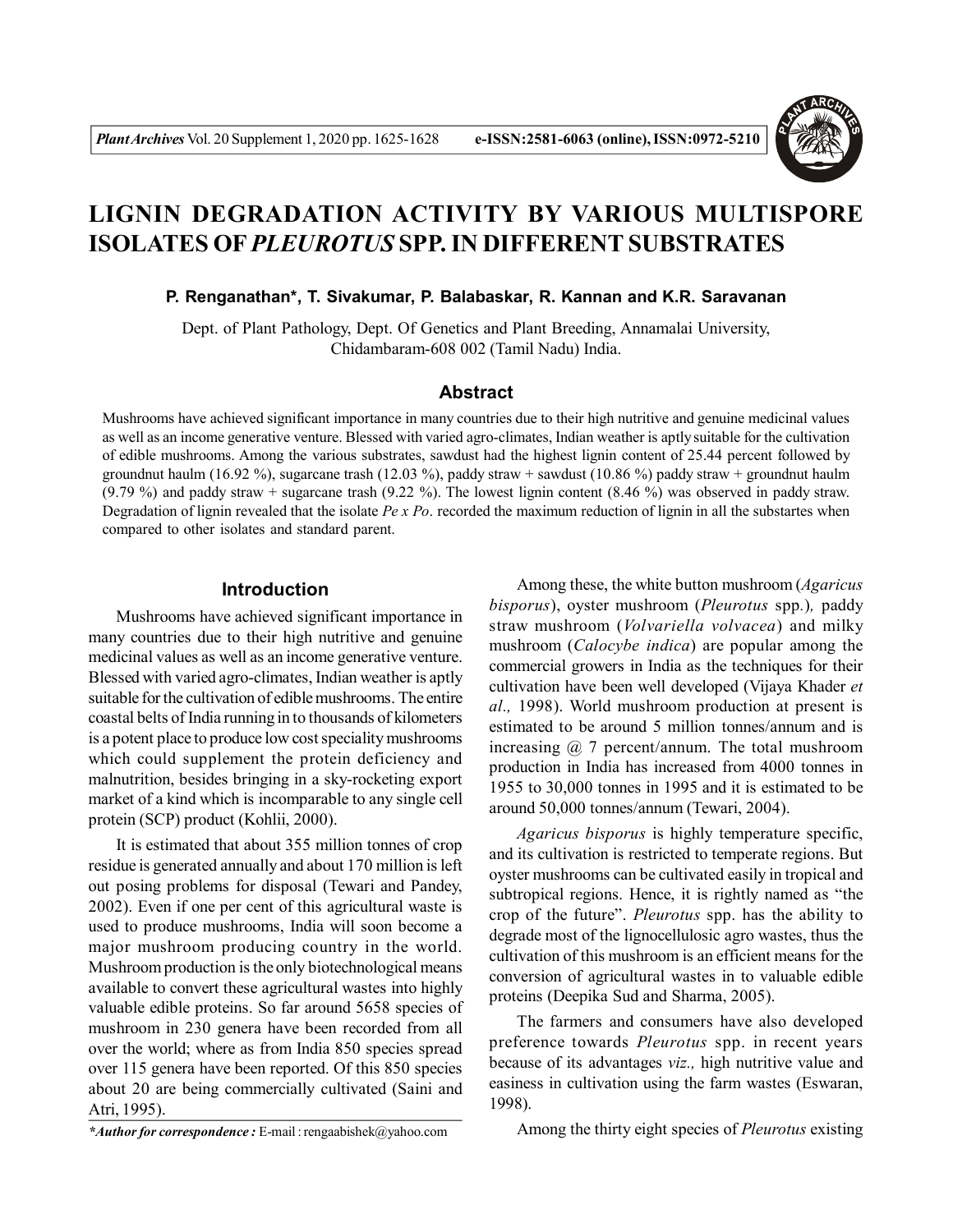in nature, only nine species are being cultivated under artificial condition (Jandaik, 1987). Every species has its own attributes and each is known for its yield, substrate utilization and wide temp. adoption (Ravichandran, 2001). Inspite of its easy cultivation methods and adaptation to wide range of temp., the production of *Pleurotus* spp. is very less when compared to button mushroom production in India. Hence, a need was felt for up scaling the yield potential of *Pleurotus* spp. for large scale production.

# **Materials and Methods**

# **Organism**

The pure culture of *Pleurotus* spp*.* (*Pleurotus citrinopileatus* (Fr.) Singer, *P. djamor* (Rumph.) Boedijn, *P. eous* (Berk) Sacc*, P. flabellatus* (Berk and Br.) Sacc., *P. florida* (Eger) and *P. ostreatus* (Jacq.Fr.) Kummer) were obtained from National Centre for Mushroom Research (NCMR) Chambaghat, Solan, Himachal Pradesh. The sub cultures were maintained on oat meal agar (OMA) medium.

#### **Isolation and purification**

The mushroom tissue was cut at the junction of the pileus and stipe using a sterile scalpel and surface sterilized with 95 per cent ethyl alcohol for one min. These bits were placed on OMA in sterile Petri dishes and incubated at room temp.  $(28 \pm 2^{\circ}C)$  for seven days. The isolates were then purified by single hyphal tip method and maintained on OMA slants.

#### **Preparation of spawn**

Sorghum grain spawn was prepared by adopting the method described by Sivaprakasam (1980). Sorghum grains were partially cooked in water for 40 min. After draining the excess water, the grains were mixed with calcium carbonate at two per cent (w/w) to prevent adhesion of the grains and for optimizing pH. The grains were filled up to two-third volume of glass glucose drip bottles plugged with non-absorbent cotton wool, the mouths were wrapped and sterilized at a pressure of 15 psi. for two h. The grains were inoculated with pure cultures of the fungus and incubated at room temp.  $(28 \pm 1)$ 2°C). All these were carried out under aseptic condition (Plate 1). The nature of the growth and time taken for complete colonization of the spawn were recorded.

#### **Cultivation trials**

#### **Preparation of mushroom bed**

Cultivation of *Pleurotus* was carried out in transparent polythene bags of  $60 \times 30$  cm size and thickness of 100 gauges. Cylindrical beds were prepared using 0.5 kg of paddy straw on dry weight basis, following the method described by Eswaran (1998). The unchopped whole straw was made into coils and used. A layer of coiled paddy straw was placed at the bottom of polythene bag. Over this, a layer of spawn was placed. In this manner five layers of coiled paddy straw and four layers of spawn were placed in the polythene bag and then the bag was tied at the top. The mushroom beds were hung from the ceiling by means of ropes ("Uri" method) instead of the usual method of keeping them in tiers made of bamboo or casuarina stacks (Plate 2). Two holes were made in the polythene bags and the beds were kept in cropping room, where the temp. was maintained between 23 to 28<sup>0</sup>C and relative humidity between 80 to 90 percent. Water was sprinkled regularly to maintain adequate moisture and relative humidity. The following yield parameters were studied in all the experiments.

# **Spawn run**

Number of days taken for 100 percent colonization/ mycelial coverage on the substrate was recorded as spawn run period.

#### **Time taken for first harvest**

The number of days required for first harvest of the sporophores from the date of spawning of the bed was recorded.

## **Weight of sporophores**

The sporophores were weighted after harvest and yield per bed in g. was recorded.

## **Biological efficiency**

The biological efficiency of *Pleurotus* spp. was calculated by

Biological efficiency  $(\% )$  =

*Dry weight of the substrates bed* / *Fresh weight of themushrooms bed* /

# **Estimation of lignin in substrates**

Lignin content of the samples was estimated gravimetrically following the method of Chesson (1978). One g of sample was added to five ml of conc. sulphuric acid (96 to 98%) and thoroughly mixed. It was transferred into a 500 ml conical flask containing 450 ml of dist. water and boiled for 10 min. The contents of the flask were filtered through glass filter. The acidic residues were washed to neutrality with dist. water. Lignin was expressed in terms of per cent on dry weight basis of the substrate.

## **Results**

The results on the lignin degradation by different multispore isolates in the various substrates are presented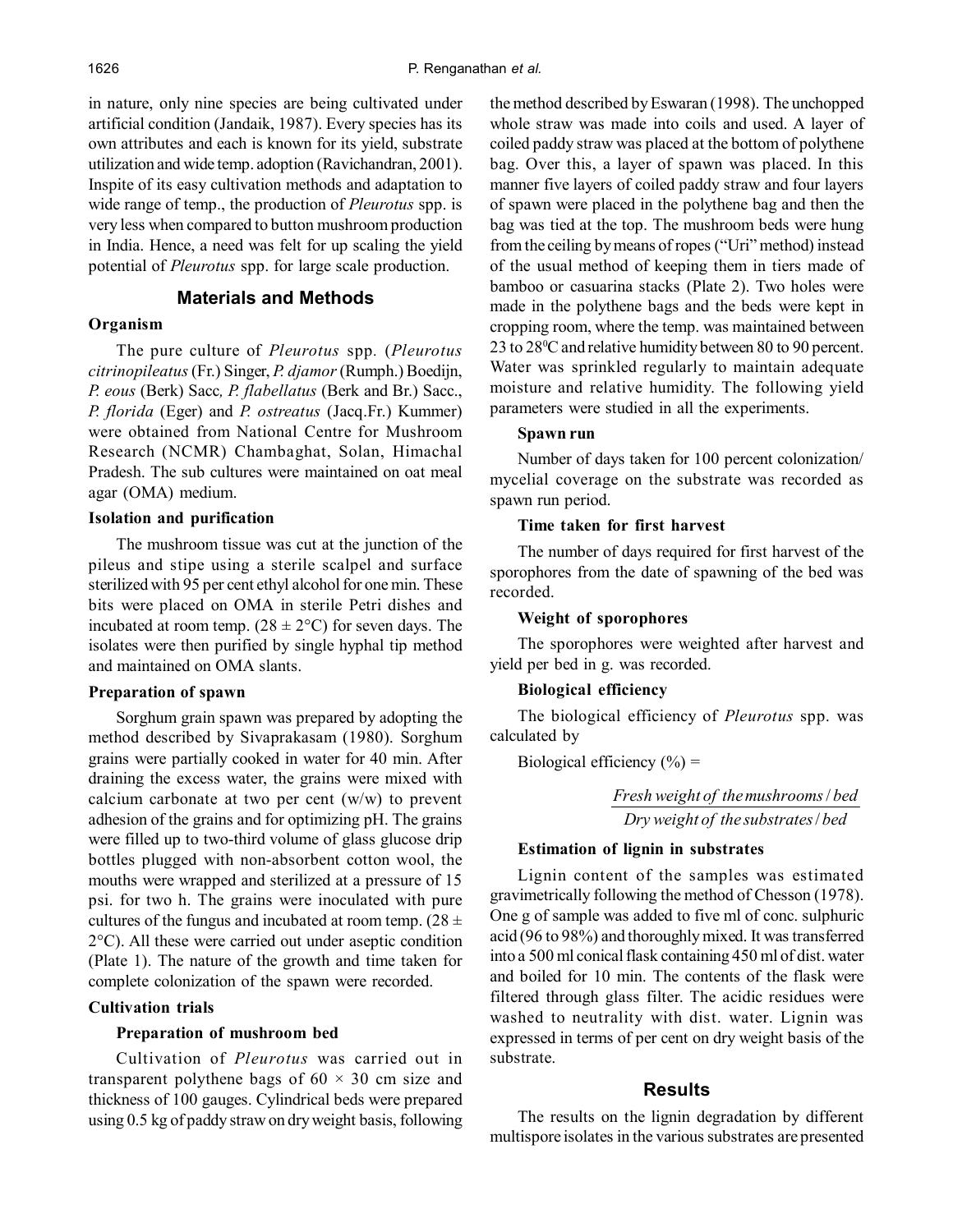|                                     | <b>Table 1:</b> Lignin degradation activity by various multispore isolates of <i>Pleurotus</i> spp. in different substrates.                            |               |               |      |                                                                                                                      |      |         |      |                |      |                                                                                                                                                                                                                                                                                                                                                            |              |
|-------------------------------------|---------------------------------------------------------------------------------------------------------------------------------------------------------|---------------|---------------|------|----------------------------------------------------------------------------------------------------------------------|------|---------|------|----------------|------|------------------------------------------------------------------------------------------------------------------------------------------------------------------------------------------------------------------------------------------------------------------------------------------------------------------------------------------------------------|--------------|
|                                     | <b>Substrates</b>                                                                                                                                       | $0th$ day     | $P_{C}x$ $Pe$ |      | $Pc \times PH$                                                                                                       |      | Pe x Po |      | $Pf \times Po$ |      | P. eous                                                                                                                                                                                                                                                                                                                                                    |              |
| Ż.                                  |                                                                                                                                                         |               | $LC$ PR       |      | $\overline{LC}$   PR                                                                                                 |      | $LC$ PR |      | $LC$ PR        |      | $\overline{a}$                                                                                                                                                                                                                                                                                                                                             | $\mathbb{R}$ |
|                                     | Paddy straw                                                                                                                                             |               |               |      |                                                                                                                      |      |         |      |                |      | 8.46 (16.95)   6.76 (15.11)   20.05   6.85 (15.16)   19.00   6.67 (14.99)   12.15   6.86 (15.19)   18.85   6.87 (15.22)   18.75                                                                                                                                                                                                                            |              |
|                                     | Sugarcane trash                                                                                                                                         | $\frac{5}{2}$ |               |      |                                                                                                                      |      |         |      |                |      | 00 (17.01 17.02 (14.87 ) [01 17.1   17.2   17.2   17.2   17.2   17.2   17.2   17.2   17.2   17.2   17.0   17.0                                                                                                                                                                                                                                             |              |
|                                     | Saw dust                                                                                                                                                |               |               |      | 25.44 (30.26) [22.01 (27.97) [13.46 [22.05 (28.00) [13.32 [21.64 (27.69) [14.93 [22.08 (28.02) [13.20 [22.13 (28.03) |      |         |      |                |      |                                                                                                                                                                                                                                                                                                                                                            | 13.00        |
|                                     | Groundnut haulm                                                                                                                                         |               |               |      |                                                                                                                      |      |         |      |                |      | $16.92(24.29)$ $ 14.09(22.05)  16.70  14.10(22.05)  16.65  14.08(22.05)  16.75  14.11 (22.05)  16.61  14.12 (22.07)  16.51$                                                                                                                                                                                                                                |              |
|                                     | Paddy straw + Sugarcane trash (1:1)   9:22 (17.65)   7:52 (15.88)   18:43   7:52 (15.88)   13:18;   18:38   1:53 (15:91)   18:35   7:53 (15:99)   18:28 |               |               |      |                                                                                                                      |      |         |      |                |      |                                                                                                                                                                                                                                                                                                                                                            |              |
|                                     | Paddy straw + Saw dust $(1:1)$                                                                                                                          |               |               |      |                                                                                                                      |      |         |      |                |      | $\frac{17.37}{10.86(19.27)} \times \frac{97(17.45)}{17.27} \times \frac{17.37}{17.27} \times \frac{17.45}{17.45} \times \frac{17.45}{17.43} \times \frac{17.43}{17.43} \times \frac{17.42}{17.42} \times \frac{17.42}{17.15} \times \frac{17.42}{17.15} \times \frac{17.42}{17.15} \times \frac{17.42}{17.15} \times \frac{17.42}{17.15} \times \frac{17.$ |              |
|                                     | Paddy straw + Groundnut haulm (1:1) 9.79 (18.24) 8.02 (16.42) 18.00   8.03 (16.42)   18.03   8.04 (16.43)   18.03   8.04 (16.43)   17.75                |               |               |      |                                                                                                                      |      |         |      |                |      |                                                                                                                                                                                                                                                                                                                                                            |              |
| SEd                                 | $\frac{6}{16}$                                                                                                                                          | 0.26          |               | 0.31 |                                                                                                                      | 0.27 |         | 033  |                | 0.22 |                                                                                                                                                                                                                                                                                                                                                            |              |
| $\mathbb{CD}$ $(\mathbb{P} = 0.05)$ | 033                                                                                                                                                     | 0.53          |               | 0.63 |                                                                                                                      | 0.53 |         | 0.67 |                | 0.45 |                                                                                                                                                                                                                                                                                                                                                            |              |

Figures in parentheses are arcsine transformed values, LC – Per cent lignin content, PR – Per cent reduction  $-$  Per cent reduction transformed values, LC - Per cent lignin content, PR Figures in parentheses are arcsine

in table 1. Among the various substrates, sawdust had the highest lignin content of 25.44 percent followed by groundnut haulm (16.92%), sugarcane trash (12.03%), paddy straw + sawdust (10.86%) paddy straw + groundnut haulm (9.79%) and paddy straw + sugarcane trash (9.22%). The lowest lignin content (8.46%) was observed in paddy straw.

The lignin degradation was to the maximum extent (21.15% reduction) in paddy straw by *Pe x Po*, followed by in paddy straw + sugarcane trash (18.48% reduction). The lignin content in paddy straw + groundnut haulm was decreased from 9.79 to 8.01 percent accounting for 18.03 percent reduction over control. The least degradation (14.93%) of lignin was found to be in sawdust by *Pe x Po*.

The lignin degradation by *Pc x Pe* was the maximum (6.76%) in paddy straw which worked out to 20.05 percent reduction over control. The lignin content in paddy straw + sugarcane trash was reduced from 9.22 to 7.52 percent. The least degradation (13.46%) of lignin was found to be in sawdust by *Pc x Pe*.

The lignin content was reduced from 8.46 to 6.85 percent by *Pc x Pfl* in paddy straw which accounted for 19.00 percent reduction over standard parent which was followed by paddy straw + sugarcane trash from 9.22 to 7.52 percent (18.40% reduction) and paddy straw  $+$ groundnut haulm from 9.79 to 8.03 percent (17.96% reduction). The lowest lignin degradation by the isolate was observed in sawdust (13.32% reduction).

The isolate, *Pf x Po* was found to degrade the lignin content to the maximum extent in paddy straw substrate. The lignin content of this substrate was decreased from 8.46 to 6.86 percent which was 18.85 percent reduction over the control. It was followed by paddy straw + sugarcane trash, paddy straw + groundnut haulm, paddy straw + sawdust and sugarcane trash which recorded 18.35, 17.90, 17.21 and 17.10 percent reduction of lignin, respectively. The minimum degradation of lignin was observed in sawdust substrate accounting for 13.20 percent reduction over standard parent.

Lignin degradation by *P. eous* was the maximum in paddy straw with 6.87 percent which accounted for 18.75 percent reduction over control. The reduction of lignin with paddy straw  $+$  sugarcane trash was found to be reduced by 18.28 percent. Lignin in saw dust was reduced by *P. eous* from 25.44 to 22.13 percent, which was 13.00 percent reduction over the control.

## **Discussion**

In the present investigation it was found that lignin content was more in sawdust (25.44%) and less in paddy straw (8.46%). The substrate with high lignin content had lesser yield of multispore isolates while that with low lignin content had higher yield (Table 1). This is in conformation with the report that sporophore production is positively correlated with cellulose content and negatively correlated with lignin concentration (Ansu Ouseph *et al.*, 2001). *Pleurotus sajor-caju* was a more efficient colonizer of the substrate because of more active hydrolytic enzyme system and its productivity in the substrate was much